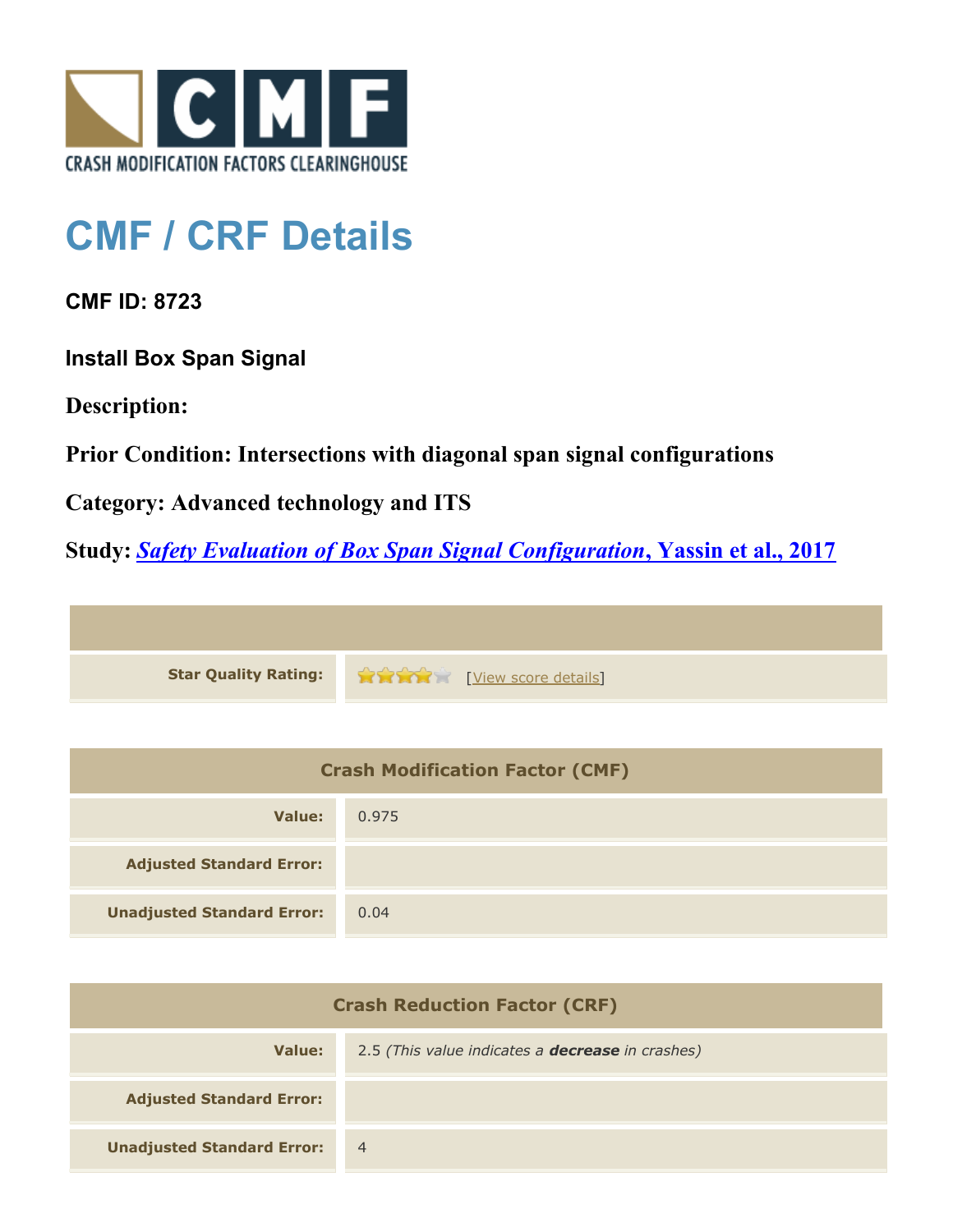| <b>Applicability</b>                    |               |
|-----------------------------------------|---------------|
| <b>Crash Type:</b>                      | Other         |
| <b>Crash Severity:</b>                  | All           |
| <b>Roadway Types:</b>                   | Not specified |
| <b>Number of Lanes:</b>                 | $0 - 4$       |
| <b>Road Division Type:</b>              | All           |
| <b>Speed Limit:</b>                     |               |
| <b>Area Type:</b>                       |               |
| <b>Traffic Volume:</b>                  |               |
| <b>Time of Day:</b>                     | All           |
| If countermeasure is intersection-based |               |

| <b>Intersection Type:</b>         | Not specified                                     |
|-----------------------------------|---------------------------------------------------|
| <b>Intersection Geometry:</b>     | $3$ -leg, $4$ -leg                                |
| <b>Traffic Control:</b>           | Signalized                                        |
| <b>Major Road Traffic Volume:</b> | 3220 to 66316 Annual Average Daily Traffic (AADT) |
| <b>Minor Road Traffic Volume:</b> | 471 to 53080 Annual Average Daily Traffic (AADT)  |

| <b>Development Details</b>      |              |
|---------------------------------|--------------|
| <b>Date Range of Data Used:</b> | 2006 to 2011 |
| <b>Municipality:</b>            |              |
| State:                          | MI           |
| <b>Country:</b>                 | <b>USA</b>   |